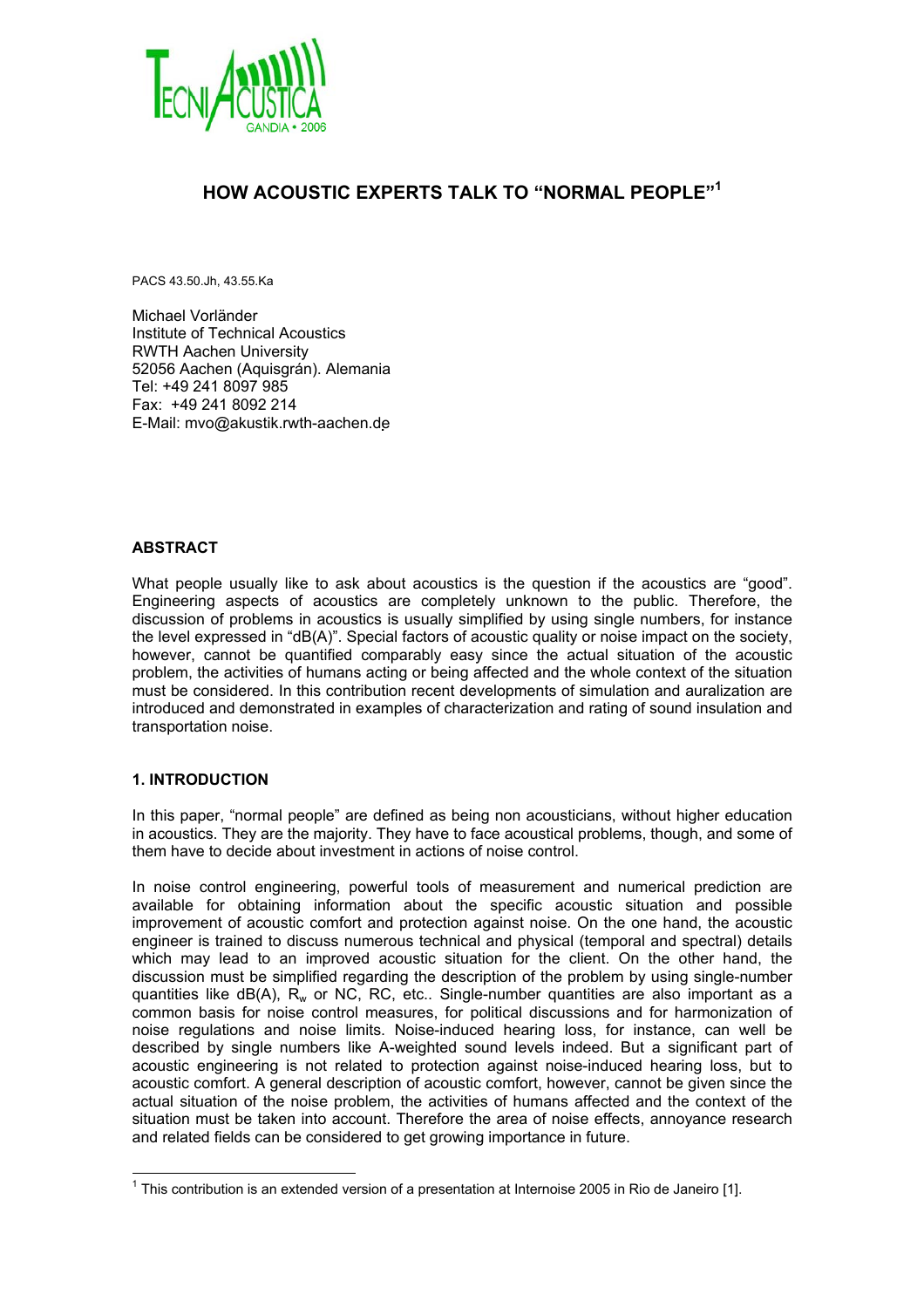It is necessary to permanently discuss the relation between acoustic engineering and annoyance definition, its measurement and evaluation. In short: acousticians should communicate with psychologists and sociologists and jointly communicate to the public.

The link between these disciplines and the basis for discussion is in best case a single- number quantity, to be obtained from objective measurements or prediction models. In many situations, however, existing quantities do not reflect all dimensions of the problem. Basic research is required to create new specific single-number quantities which describe the relevant factors of comfort and annoyance with a more specific meaning. This point is in the focus of this paper.

For a combination of acoustic modeling and subjective impressions particularly the modern technique of auralization is beneficial. In this contribution recent developments of auralization in noise control are demonstrated in examples of basic research on acoustic comfort and annoyance. These examples will illustrate the relation between

- a) airborne sound insulation and work performance,
- b) airborne sound insulation and speech privacy,
- c) annoyance from noise in railbound vehicles and

# **2. SINGLE-NUMBER RATING**

The need for handy rules in noise control is obvious. For this reason numerous single-number quantities have been introduced in acoustics. Otherwise transparent and applicable noise regulations would hardly be possible. Imagine we have to explain complex spectra, impulse responses and intensity vector mapping to clients, local authorities or politicians. From the viewpoint of the non-acoustically educated person as well as from the viewpoint of the expert, the communication is only possible on the basis of clear vocabulary. This vocabulary consists of single numbers. In a small example this can be illustrated:

| Client:      | I want to improve the protection against noise from my neighbor.                                                                                                                                                                                                              |
|--------------|-------------------------------------------------------------------------------------------------------------------------------------------------------------------------------------------------------------------------------------------------------------------------------|
| Acoustician: | ok, let's measure the weighted sound reduction index and see what we<br>can do.                                                                                                                                                                                               |
| C.           | What is the weighted sound reduction index?                                                                                                                                                                                                                                   |
| А:           | It is a single number derived from a sound insulation curve in frequency<br>bands, representing different sounds from bass to treble frequencies.                                                                                                                             |
| C:           | I know little bit about sound levels. If my neighbor on his side plays his<br>drums with 95 dB(A), can I calculate level in my room by subtracting the<br>weighted sound reduction index?                                                                                     |
| А.           | Well, no.                                                                                                                                                                                                                                                                     |
| C:           | I am learning Portuguese language. When I want to concentrate on the<br>vocabulary lesson, I am particularly disturbed by the bass drum. Does<br>this index give information about the loss of memorizing words and<br>grammar?                                               |
| А.           | No, sorry.                                                                                                                                                                                                                                                                    |
| С.           | And if I want to estimate if my neighbor understands my loud complaints<br>about his drum playing, can I use the index?                                                                                                                                                       |
| А.           | No, just talk not too loud.                                                                                                                                                                                                                                                   |
| C:           | So, what does the weighted sound reduction index mean?                                                                                                                                                                                                                        |
| А.           | It gives an average sound reduction, compared with a reference curve<br>representing an average massive wall construction.                                                                                                                                                    |
| C:           |                                                                                                                                                                                                                                                                               |
| А:           | If you like I can demonstrate the effect of the sound insulation of your<br>wall and several wall linings as improvement. By chance, I have<br>recordings of drums, so we can even have a realistic source signal for<br>your problem, and we have loud speech examples, too. |
| C:           | Go ahead.<br>$\ldots$ (we stop here)                                                                                                                                                                                                                                          |

Auralization solved the communication problem in this case. But the discussion should have come to a good end without auralization, too. Rating systems and single numbers of too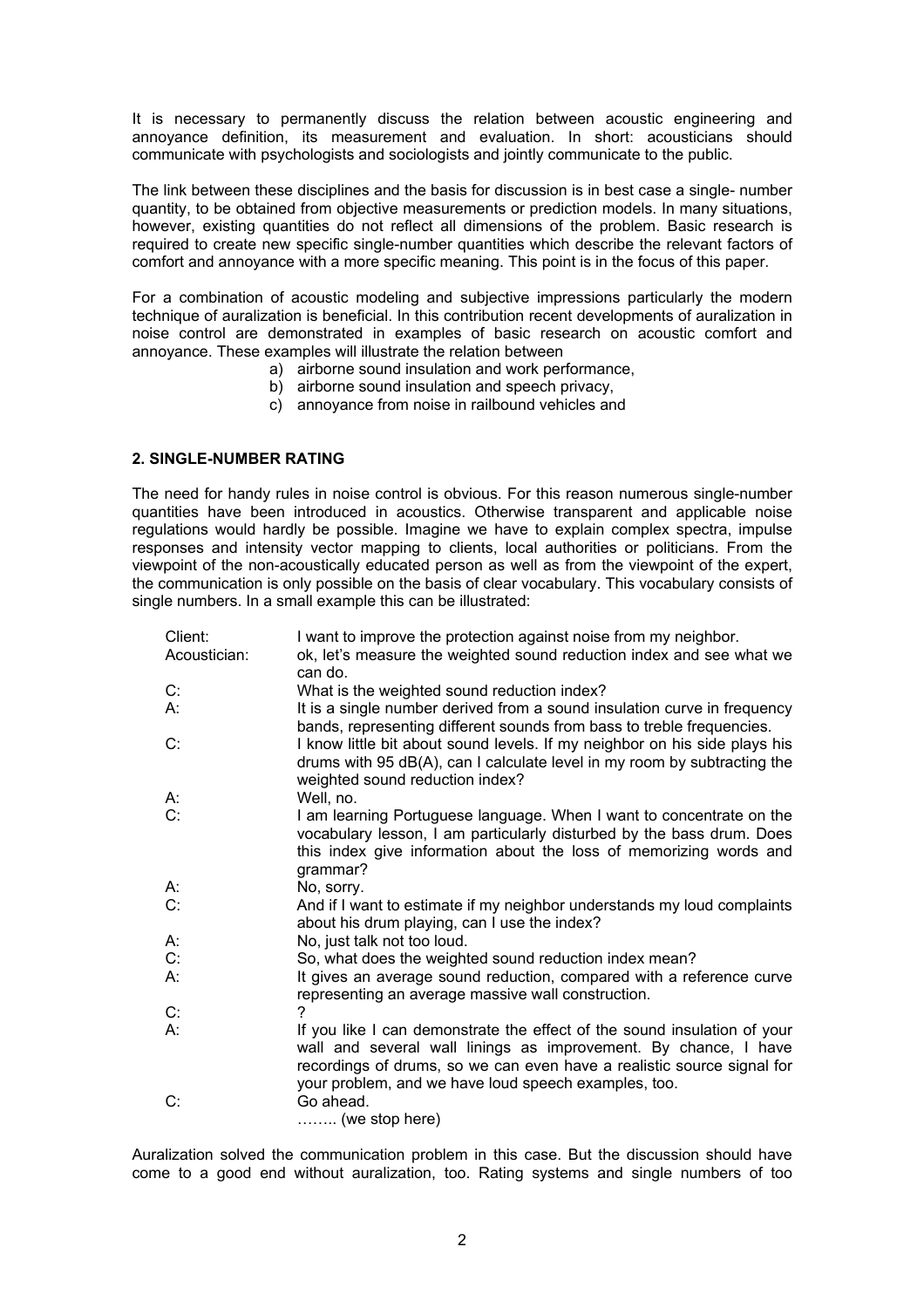condensed meaning do not adequately match the question in the specific case. Furthermore, as discussed by Rasmussen [2], among others, in European countries a formally "harmonized" noise rating system was introduced, but in fact in Europe 24 different specific single number quantities are in use to describe the same thing: protection against noise from neighbors. The same can be observed in regulations of noise limits, maximum levels indicators by using time weighting S, F or I, etc., just to give these examples. Ten Wolde [3] stresses the fact that simple noise descriptors are essential, but he also states that noise indicators describing different sources can hardly be combined into one indicator, because knowledge about the noise impact of single events is not yet available sufficiently. Which is, then, the general single number quantity describing the overall effect? A review over all up-to-date noise measures was published by Maquis-Favre et al. [4]

What is desirable is a more psycho-acoustically motivated research on noise effects and the combination in various situations in the living and work environment and, in consequence, modern tools like sophisticated instrumentation. Further, a few general rating systems based on sound levels as "first approach", some others added with more specific meaning, expert systems for reduction of the complex information into a single number of "annoyance" [4, 5], "acoustic comfort", "speech privacy" [6], "health protection". This goal can only be reached by expanding intensive studies of noise effects and by expanding the question of each test towards comfort and health effects caused by mid and low sound levels.



Figure 1: Scientific disciplines dealing with noise control and their interaction

The field of noise control engineering illustrated in Fig. 1 contains methods of classical engineering and methods of psychology. In the upper right part of the figure, the techniques of immission measurement, prediction, simulation and auralization can be considered as a bridge between acoustic engineering and rating processes and annoyance evaluation. Measurement data and recordings in-situ indeed serve as database for annoyance research. Much more flexibility, however, is given when the tool of auralization is used for creation of sound stimuli. This approach can also be extended, where appropriate, by using the multimodal approach of virtual reality systems.

# **3. VIRTUAL ACOUSTICS: SIMULATION AND AURALIZATION**

Auralization is a well-known technique in room acoustics. It was developed during the last decade as an exciting feature of computer simulation in room acoustics. Auralization, however, is an interesting and powerful tool in other disciplines of acoustics, too. Auralization means that a sound source, a sound transmission path, a room or any other system creating or transmitting sound is made audible. An interesting application of auralization was described above: In sound demonstrations we can listen to the acoustic solution directly. And this possibility opens manifold fields of applications, convincing clients to invest in noise control, advertise acoustic products in the Internet, and also applications in basic research.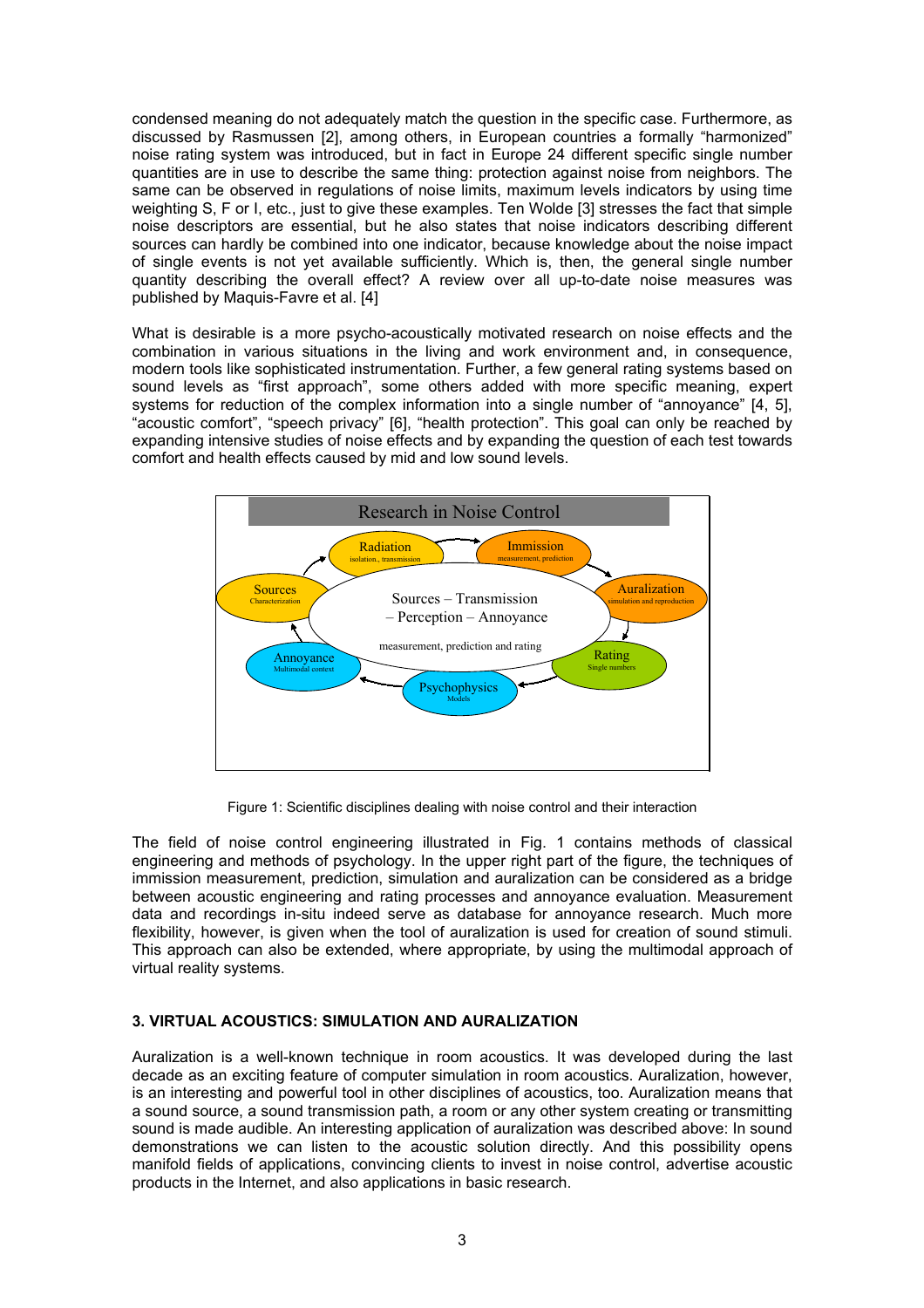In noise control research we can apply powerful analysis tools of signal theory and psychoacoustics. And we can apply numerous measurement methods. Why do we then need auralization? The answer to this question is that we can create hundreds and thousands of noise situations. These noise situations can be studied further in listening tests in the laboratory and in the field, in psychophysical tests, in physiological tests including sleep laboratory. Extensive field studies dealing with noise impact can partly be avoided. At least some of the perceptual aspects can, thus, be solved and first hints for noise indicators can be obtained. For a complete figure, auralization and subjective tests, however, are not the final solution. The real listening experience "at home" or "at work" as such can only be measured and interpreted in the real (or virtual) environment, including the physical and mental activity, multimodal stimuli, sensor fusion and the physiological and psychological reaction.

One might also ask why the problem cannot simply be treated by using a mono signal and an equalizer. The necessity of binaural representation is given by the fact that human hearing extracts information about the sound event and the sound environment (acoustic ecology) by segregation of acoustic objects due to common cues of spectral, temporal and spatial attributes. This, for instance allows us to identify one speaker out of a cloud of diffuse speech (cocktail party effect). In situations of noise immission the similar spectral, temporal and spatial cues are extracted to judge the event as pleasant, annoying, informative or neutral.

The principle of auralization in noise control was illustrated in [7]. The aim is to generate sound signals from starting with data sets representing the actual situation, the source and the transmitting object. As shown in Fig. 2, the basic elements of sound generation, transmission, radiation and reproduction must be treated by modeling and sound reproduction. The identification of interfaces between source signals and transmission filters is an important part of the procedure. In airborne noise auralization, the interfaces are unambiguous. In case of structure-borne sources, the mounting mobility and source impedances play an important role. The complexity of the simulation and auralization model can be quite high or the problem can be described rather simple. In the end, the resulting signal must be plausible enough to represent a sufficient basis for listening tests and psychoacoustic evaluation.



Figure 2: Principle of Auralization.

In the following, three examples for auralization models and applications in acoustic comfort and annoyance research are presented. It is demonstrated that the combination of acoustic engineering and concepts of noise control with methods of annoyance measurement lead to specific solutions, whereas the evaluation by using single-number quantities, even up-to-date psychoacoustic quantities like loudness, roughness, sharpness, is too rough an approach.

# **4. SUBJECTIVE EFFECTS OF AIRBORNE SOUND INSULATION**

On the basis of an auralization module for application in problems of sound insulation in buildings [8], the speech privacy in buildings and the diminishment of the short-term memory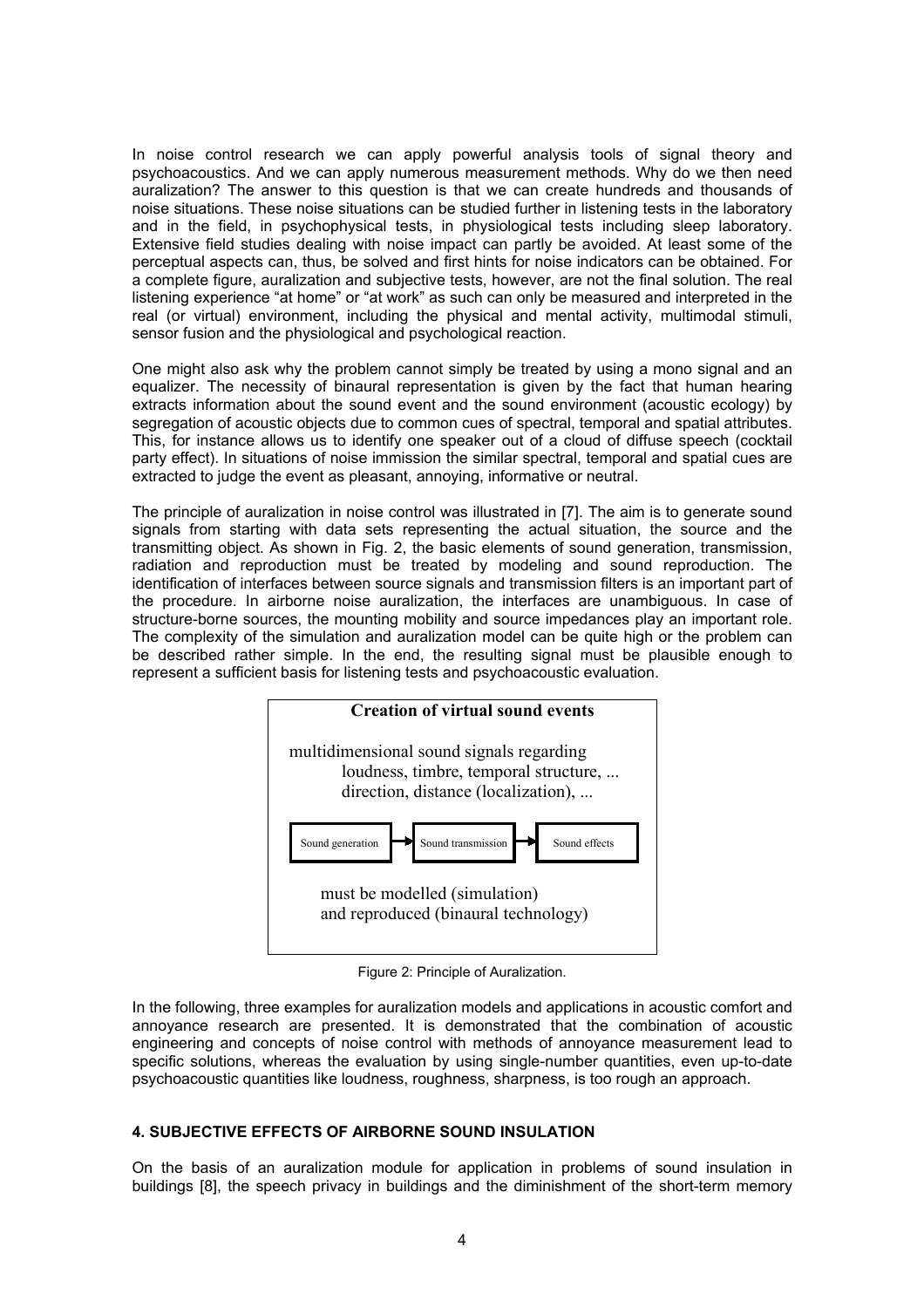was studied. This should represent the effects of privacy and of disturbing sound on the work performance in office situations, for instance. The sound affecting people may be transmitted through a wall or over a screen. Both cases can be described by a sound level difference and some kind of level reduction and low-pass effect. The acoustic performance of an insulating construction is usually by the standardized sound level difference or the screen insertion loss, in dB, measured or calculated in one-third octave bands and standardized with regard to the reverberation in the receiving room. Starting with these input data, auralization filters can be created and applied on convolution with input stimuli (see [8]).



Figure 3: Auralization or airborne sound transmission.

#### **4.1 Noise Impact On Work Performance**

Auralized "receiving room" signals were presented to test subjects in a test on the so-called "Irrelevant Speech Effect", in cooperation of the Institute of Work, Environmental and Health Psychology at the Catholic University of Eichstätt-Ingolstadt together with the Institute of Technical Acoustics at RWTH Aachen University. A randomized series of numbers from 1 to 9 was presented to every subject in 9 seconds. Each number was visible for 0.75 seconds and after a pause of 0.25 seconds the next number was presented. After the presentation of the numbers, the subject had to remember the series of numbers in the order as displayed. The total error rate and the errors per position in the series are then evaluated. This test was performed in silence and with noise stimuli. Klatte and Hellbrück [10] found that this effect is invariant against level variations between 40 and 76 dB. Significant differences, however, occurred when the modulation of the signal was speech-like. It was also argued that the intelligibility of the speech will have an influence and not just the level of the speech. There should be differences when listening to native or unknown language due to quite different attention the signal is paid to. But the speech content had at first no influence on the error rate.

The subjective judgments were made according to the loudness rather than to speech intelligibility and semantic content. The next figures illustrates the results from a questionnaire covering the subjective impression of disturbance (without knowing the results from the shortterm memory effect). After each test sequence, the test subject should respond to the following questions:

- How difficult was the performance of this test?
- How demanding was the test?
- How disturbing were the background sounds?
- How annoying were the background sounds?<br>• How good could you concentrate on the task?
- How good could you concentrate on the task?

The responses were scaled from 0 to 4 with the verbal descriptors (see figure 3): extraordinary = 4, fairly = 3, moderate = 2, hardly=1, not at all = 0.

From these preliminary results, secure conclusions cannot yet been drawn. It seems that speech content is crucial for annoyance effect and that not only the speech spectrum but intelligibility plays a role for the differences between the auralized sounds at 35 dB(A) since these differences vary if German and Japanese speech is presented to German listeners. Detailed investigations on the modulation spectrum of the sounds and more sound insulation situations have to be carried out [11].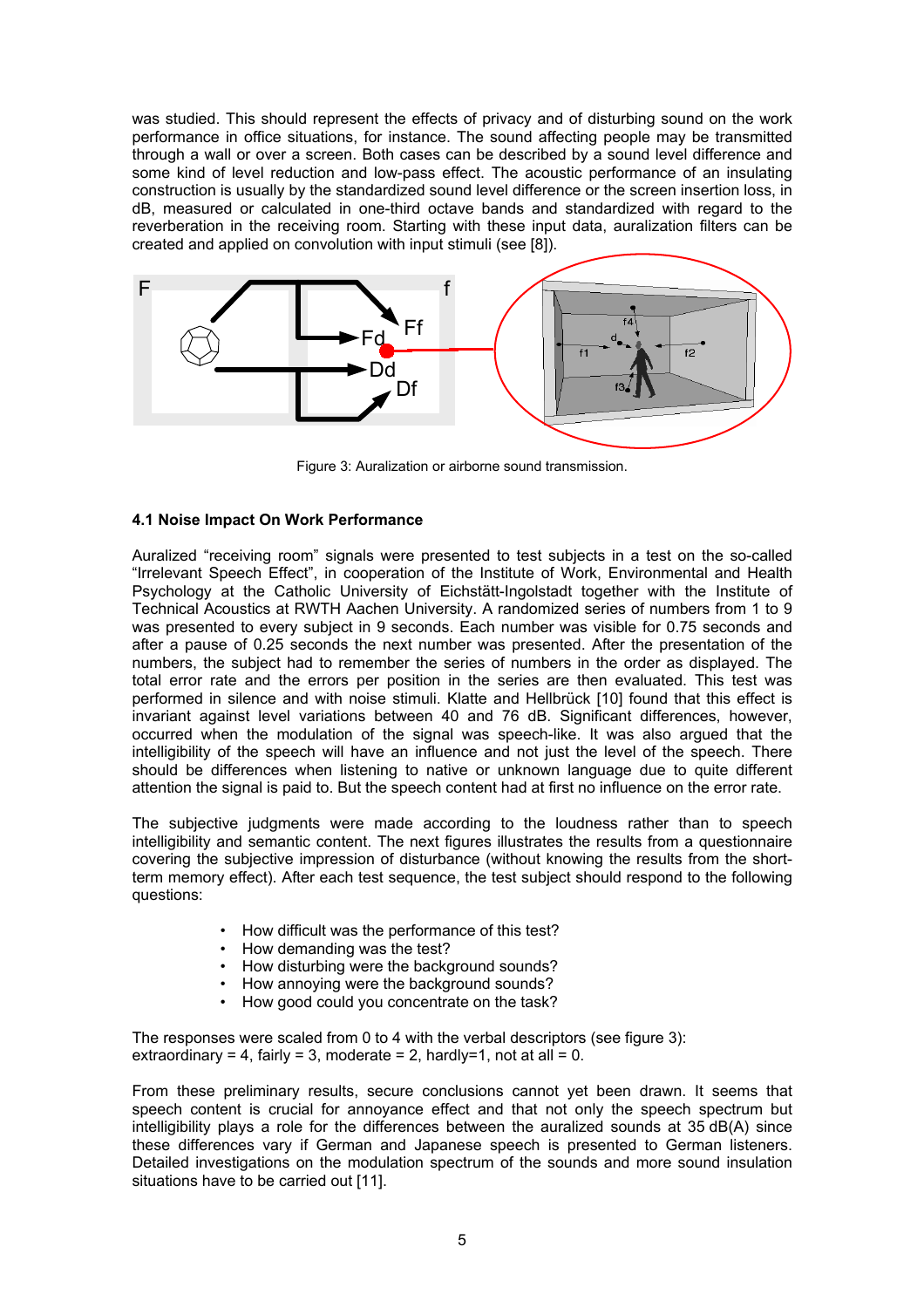

Figure 4: Total error rates for the ISE test with German speech at 55 dB(A), auralized speech at 35 dB(A) with different speech intelligibilities and pink noise at 30 dB. Mean value and standard deviation.

# **4.2 Speech Privacy In Buildings**

For listening tests concerning the speech intelligibility effect of sound insulation, in total six situations were modeled, consisting of three pairs of identical single-number ratings and sound insulation classes, SIC, ("Schallschutzstufen" SSt) according to the German VDI directive 4100 [12]. It is interesting that in this directive the sound insulation classes are defined in relation to speech transmission: SIC 1: Speech can be understood , SIC 2: Speech can fairly be understood and SIC 3: Speech can be noticed but cannot be understood. SIC 3 means that speech yields half the subjective loudness than SIC 2.

Sound examples were taken from a so-called sentence test, which is a list of sentences covering the statistical distribution of linguistic phonems of German language. This test was developed for experiments in audiology and hearing aids research.

Of course, speech intelligibility depends not just on the absolute level, but on the signal-to-noise ratio, too. Therefore the consideration must include the background noise level and its spectrum, the absolute signal level and the sound insulation. In this study, the background noise was not varied but fixed by choosing steady state pink noise with absolute level of 20 dB(A). The auralised speech signals corresponding to the six cases (Fig. 5 to 7 were presented to the test subjects who were instructed to repeat the words understood in the break between two sentences. The test operator marked the correctly recognized words in a list for further statistical evaluation.

The results are shown in Fig. 8. They illustrate that different quantitative speech intelligibility results may be obtained although the same single-number rating is present. Furthermore, it is easily possible to achieve higher speech privacy already with SIC 2 (compared with SIC 3), even if the single-number rating is 3.6 dB less. The reason is, of course, the specific sound insulation spectrum in case SIC 2A with an extreme low pass characteristic which allows no formants and consonants to be transmitted into the receiving room.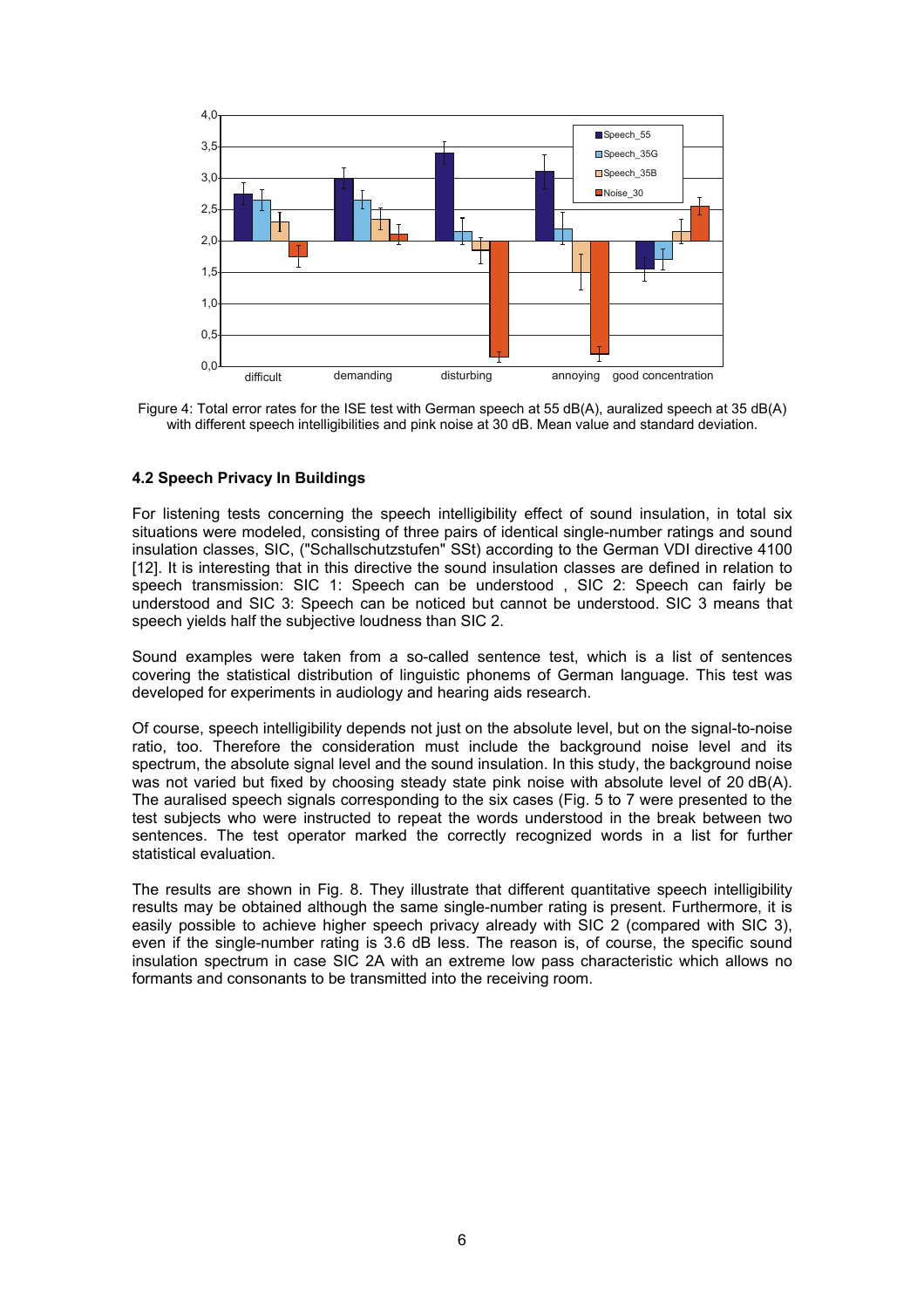

Figs. 5 - 7 show the standardized sound level differences of the three pairs and the numerical data.



Figure 8: Results of the listening tests. Shown is the mean value of the percentage of speech intelligibility and the 90% confidence intervals

It is interesting that the novel rating R'<sub>w</sub>+C seems to be useful for separation of the cases SIC2, where the insulation in case A is rated 2 dB higher than in case B. But in cases SIC 1 and 3, the spectrum adaptation term C is identical in A and B, respectively, and could not predict the differences in speech intelligibility.

Many other details can be investigated. The coloration of the speech and the quite low level are related to the sound insulation spectrum and to the spectrum of the background noise. Hence these first results can only be interpreted in these special cases. They cannot be generalized. Partly it was extremely difficult to concentrate on the speech signal, since the level was very low. It is therefore desirable to replace the subjective tests by an objective method for determination of a suitable speech intelligibility index. Perhaps the most elementary parameter, the "Speech Transmission Index" STI, which depends on the signal to noise ratio in different frequency bands is sufficiently robust. This must be studied in future, based on the work by Thaden [9] and by Bradley [6].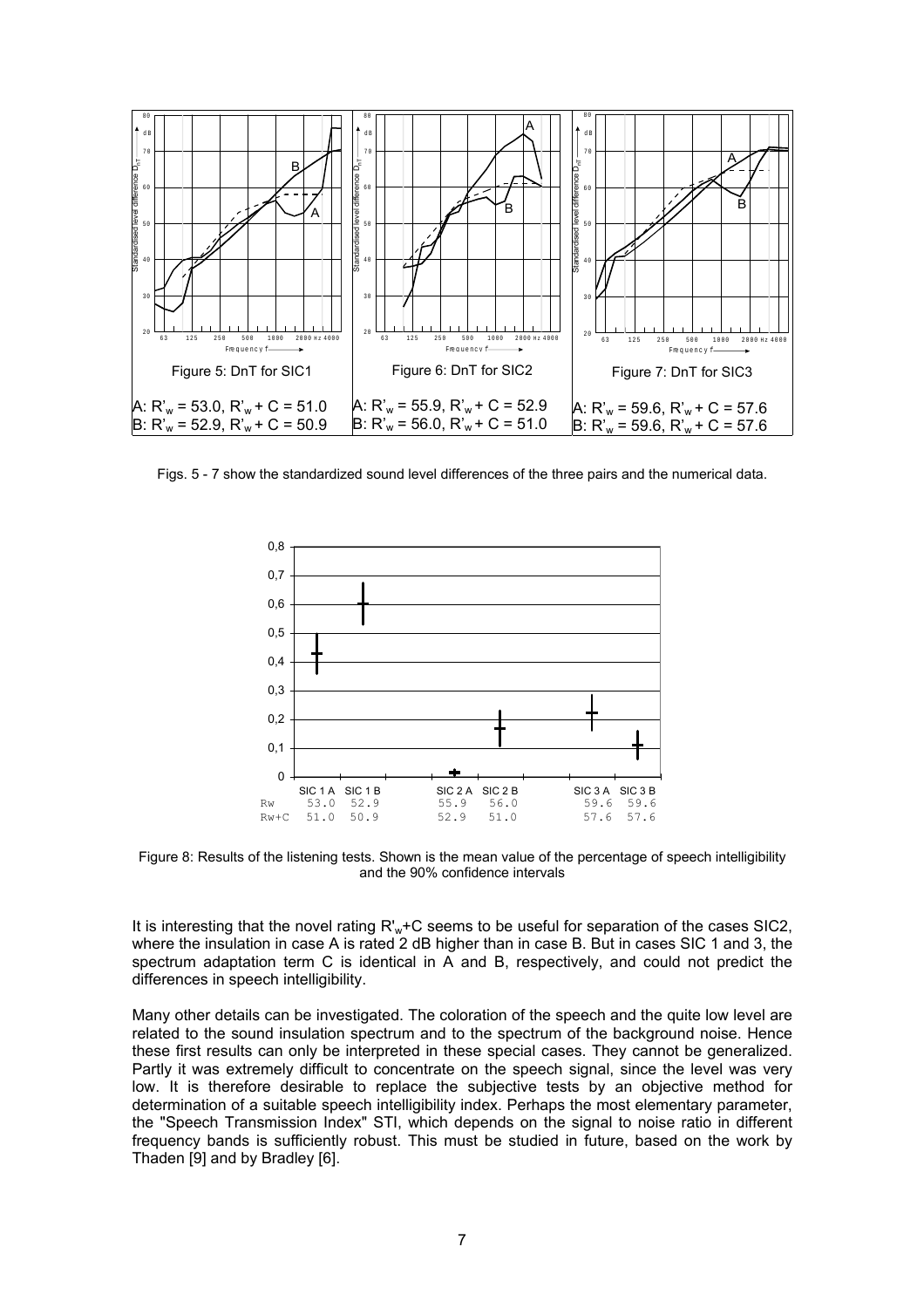It is hoped that these investigations will lead to new single-number quantities, as indicators for evaluation and improvement of working conditions in offices, e.g., by focusing on reducing intelligibility instead of reducing the level. Auralization proved as a helpful tool for these kinds of investigation. Neither classical speech intelligibility measures like STI nor loudness or other psychoacoustic methods were able to predict these results. AI and STI approaches in modified versions, however, are candidates for a single-number quantity representing speech privacy in buildings and open-plan offices. For this, a sensitivity function must be developed representing the relation between the objective STI and the subjective speech intelligibility. A close look into methods of modeling speech intelligibility of hearing-impaired persons and into perception of modulated signals seems to be very promising.

#### **5. ACOUSTIC COMFORT IN TRAINS**

Traffic noise, particularly vehicle noise, tyre noise and its relation to noise emission from roads was investigated in numerous projects. The same holds for noise emission from trains, due to knowledge about aerodynamic and structural-acoustic sources of wheel-rail contact. Detailed knowledge, too, is available for description and optimization of sound in cars, including tyre noise, pass-by noise, sound quality and sound design strategies. Much less knowledge, however, is available concerning the indoor sound in trains and the acoustic comfort for the passengers. Typical situations in local trains or subways, for instance, are characterized by the frequent stop and go from station to station. This noise scenario is very specific, even characterizing the city's local train system acoustically. This observation leads to the question of sound quality in trains and to traveling comfort in subways which affects thousands and thousands of people going from home to work day by day. It is, therefore, obvious that aspects of sound quality are in the same amount relevant as for car industry.

In order to study the problem of cabin noise in railbound vehicles, the principles of source mechanisms and sound transmission were coupled to questions of annoyance (Klemenz [13- 17]). The starting phase of the train is especially interesting since wheel-rail contact and aerodynamic sources are not significant at low speed, but instead, the "singing" tunes of the electric machine and the gearbox are quite significant. These elements are not concentrated in one locomotive but distributed in the bogie of each train car, as in the newest German highspeed train ICE and in almost all modern local trains and trams, for instance.

Sound-quality optimization is surely not a new topic of research, but it can often be observed in the related literature that it just focuses on the evaluation of different product sounds in order to find out an optimum. Another important task, i.e. the finding of the technical parameters that result in these varied sounds, is often carried out by the manufacturer alone, i.e. without direct advice from psychoacoustics. The gap between the two disciplines can again be closed by using the technique of simulation and auralization. Fig. 9 shows a typical FFT/time diagram of a regional train in the starting phase. As can be seen, the sound consists mainly of tones of mostly constant or increasing pitch. Rolling-noise components play only a minor role.

A detailed explanation of the technical effects which produce these sounds can be found in (Klemenz [13, 14, 17]). To summarize, tones produced by the motor are mainly the double switching frequency (and its harmonics) in the first phase called "asynchronous switching" and 6 times the electric basic frequency (and its harmonics) in the second phase called "synchronous switching". The transition between the two phases is visible in Fig. 9 at 8.5 s. The tone caused by the gear coupling is the motor frequency times the teeth number of the small primary wheel (and its harmonics). The whole signal flow is sketched in Fig. 10.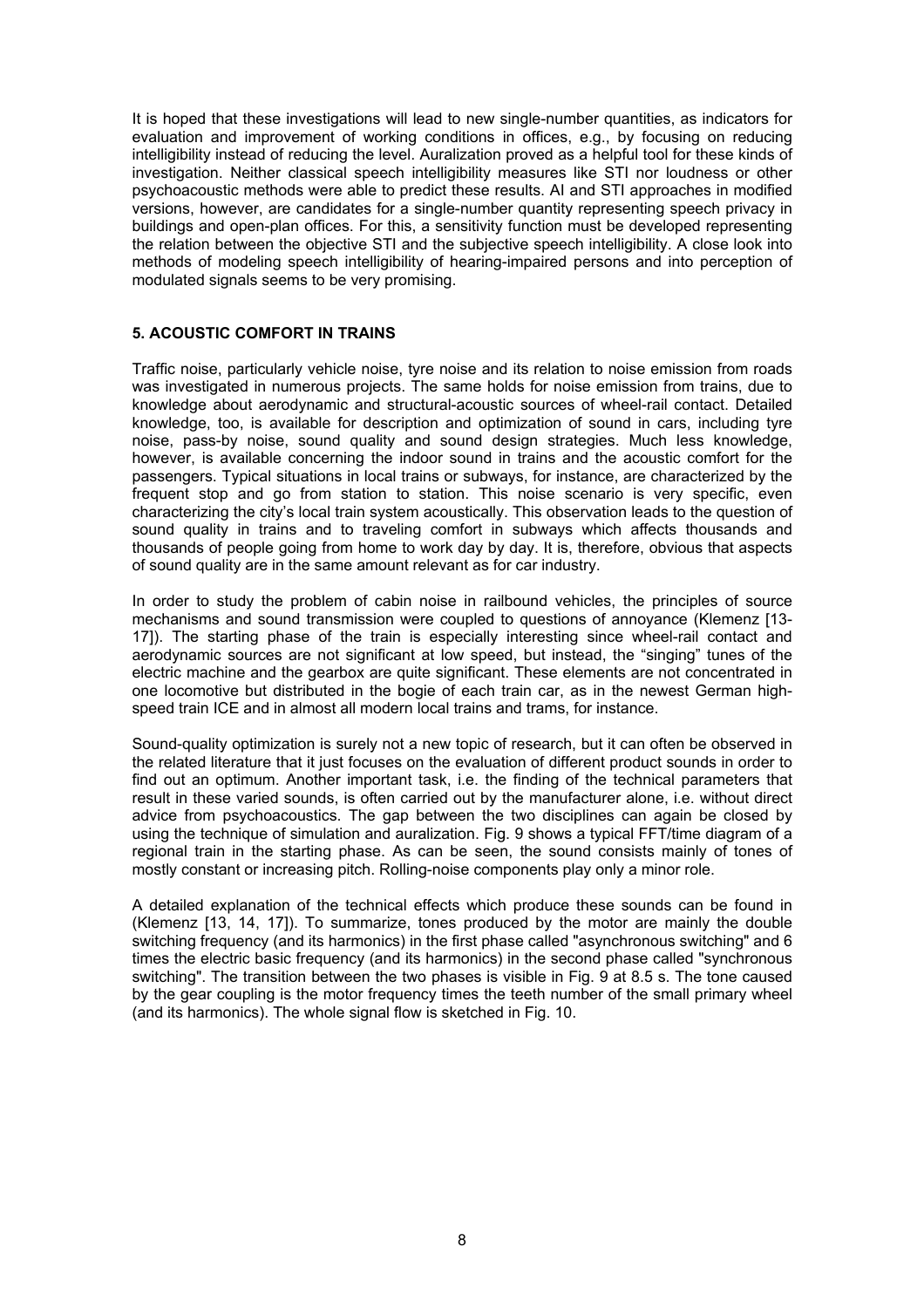

Figure 9: FFT/time diagram of sound pressure measured inside an accelerating regional train



Figure 10: Signal-flow diagram of noise due to traction components inside trains

Now, the job of an acoustic engineer could be to improve an existing machine/train system. The question is which technical details can be changed at all without affecting the efficiency of the traction. Apart from conventional measures that reduce the sound level, also some rather unknown parameter can be varied indeed, like current feed and switching sequences of the electric engine or the teeth number of the gears. A variation of these parameters on a real vehicle is often too difficult or expensive, so that an attempt was made to predict the effect of sound-quality optimization measures with the help of an auralization tool. It is based on sound synthesis, and the corresponding user interface is shown in Fig. 11.

With this model, listening tests and roughness calculations have been carried out, and they are able to prove that the pleasantness of the sounds is indeed dependent on the gear teeth number [17]. It should be emphasized that without the know-how of both sound generation and psychoacoustic evaluation, this parameter would not have been detected. This means that without a dialogue between these two disciplines, it might happen that a psycho-acoustician is not aware of the existence of this effect, and the manufacturer is not aware of its importance. Another example focuses on the motor noise, i.e. the switching frequency in the phase of asynchronous switching. Fig. 11 shows examples for possible signal spectra, and the engineer can principally choose between them [16].

Which one is of best sound quality, is subject to psychoacoustic analysis and listening tests. A result from a listening test is shown in drawn in Fig. 12.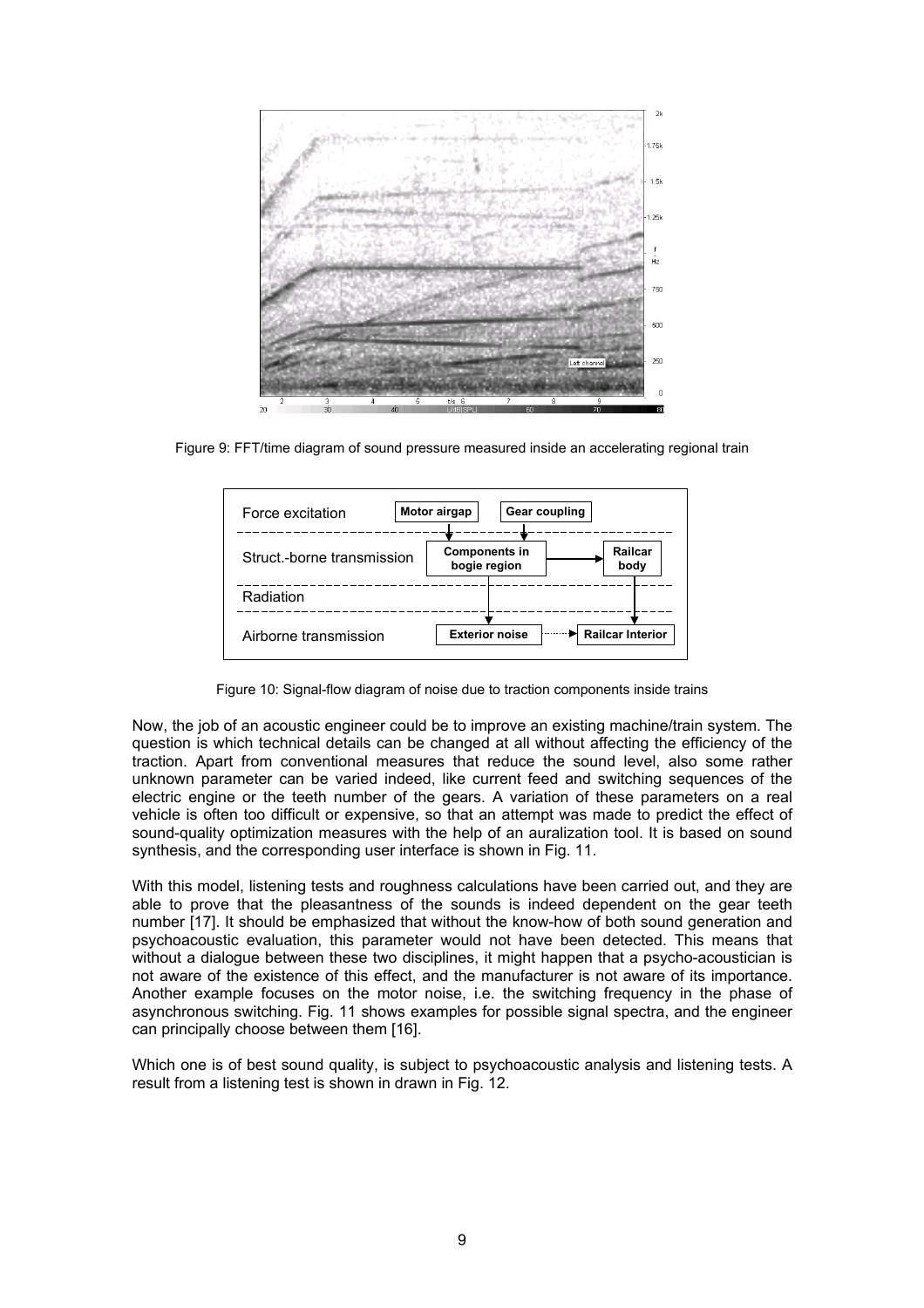

Figure 11: Spectra of possible sound produced by the induction machine in the phase of asynchronous switching



Figure 12: Average unpleasantness judgments for different sounds produced by the induction machine in the phase of asynchronous switching (GTO = Gate-Turn-Off-Thyristor , IGBT = Insulated-Gate-Bipolar-Transistor)

It is interesting, however, that the "PCFM" sounds, judged quite pleasant, were expected to have a low pleasantness with respect to psychoacoustic quantities. This indicates that instrumental parameters do not always reflect the whole subjective impression, since the context of the signal has a significant influence on the judgment. More exact descriptors, their inter-relation and their product dependence are still not known for this specific noise scenario, so that more investigations should be done in future.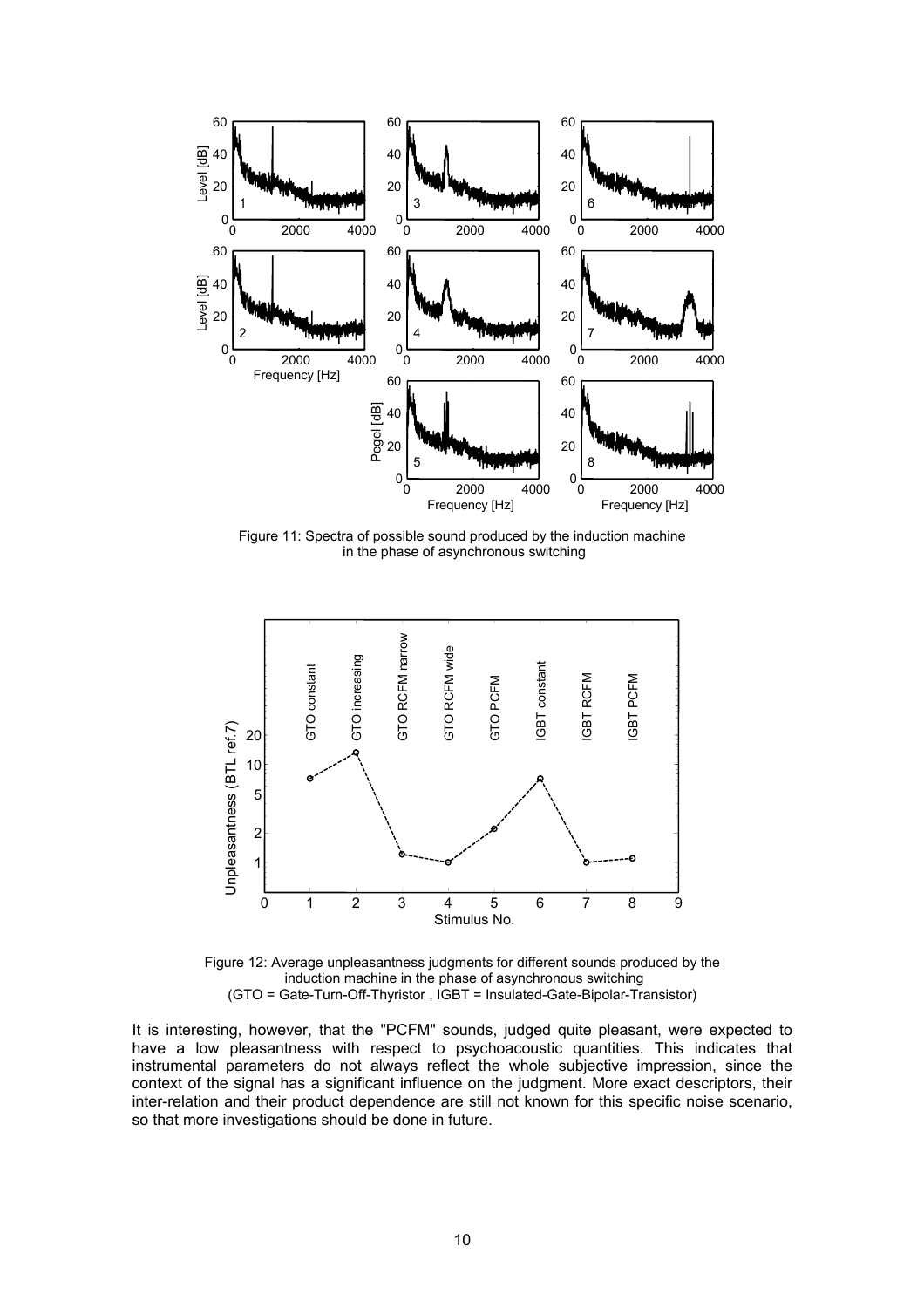In addition, this example is demonstrating that psychoacoustic analysis and the mismatch between noise indicators and subjective results may lead to totally new strategies of acoustic engineering. The problem of tonality and harmonic ratios between the motor and the gearbox cannot be identified by using standard methods, not even involving psychoacoustic standard indicators.

# **6. CONCLUSIONS**

Acoustic engineering, its results, a technical solution with "good" acoustic performance requires not only detailed knowledge of technical acoustics and noise control engineering, but specific strategy to create the appropriate sound. The final goal must be put into relation with other aspects of the product, like its technical process, the environment the product is used, the expectation and the experiences with the product etc. One sound might be very annoying in one case, but rather adequate for another, even differing in the judgment of people from different cultural areas.

Noise indicators based on the sound level reduce the noise effect or the sound reduction into a number useful in first approximation, but these numbers do not reflect all important dimensions of noise effects. More categories like speech privacy, disturbance of work or annoyance could lead to a better and more specific description of acoustic phenomena and technical solutions, representing a better impression which can also be easily understood by non-acousticians. Only if acoustic problems and solutions are communicated in daily-life language, the acoustic expert can reach the community and the authorities who decide on investment in noise control.

Single-number quantities are the right way to achieve this goal, if we don't restrict this idea by using just  $dB(A)$ ,  $R_w$ , STI, NC, etc. The psychoacoustic standard parameter, loudness, sharpness, etc., allow a significant step towards an extension of acoustic engineering, but they do not form a compete set of indicators. In every special case, it must be checked how the total acoustic impression is to be built and if, maybe, parameters must be modified or new parameters must be added. In many cases the psychoacoustic approach leads to innovative solutions of acoustic engineering. It is hoped that new methods of simulation and auralization will lead to more cooperation between acoustic engineering and annoyance research on national and international level.

# **7. ACKNOWLEDGEMENTS**

Rainer Thaden finished his PhD at RWTH Aachen University in early 2005. His work yielded a generally applicable auralization tool for sound insulation in buildings, the first elements of which were presented in 1997. The content of chapter 4 was based on parts of his research. Martin Klemenz finished his PhD thesis at RWTH Aachen University at the end of 2004. His work is a milestone in sound quality research for electric railbound vehicles, see chapter 5. Only by all their work the presentation of the three case studies in this contribution was possible. Brigitte Schulte-Fortkamp is acknowledged for her good arguments in discussions on noise effects and annoyance.

# **8. REFERENCES**

- [1] Vorländer, M., Acoustic Engineering meets Annoyance Research. Proc. Internoise 2005, Rio de Janeiro. 2005.
- [2] Rasmussen, B., Sound insulation between dwellings Classification schemes and building regulations in Europe, Proc. Inter-Noise '04, Prague, Czech Republic, 2004.
- [3] Ten Wolde, T., The EU Noise Policy and the Related Research Needs. Acta Acustica united with Acustica 89 (2003), 735-742.
- [4] Maquis-Favre, C., Premat, E., Aubrée, Vallet, M.. Noise and its effects A review on qualitative aspects of sound. Part 1: Notions and Acousti Ratings. Acta Acustica united with Acustica 91 [2005], 613.